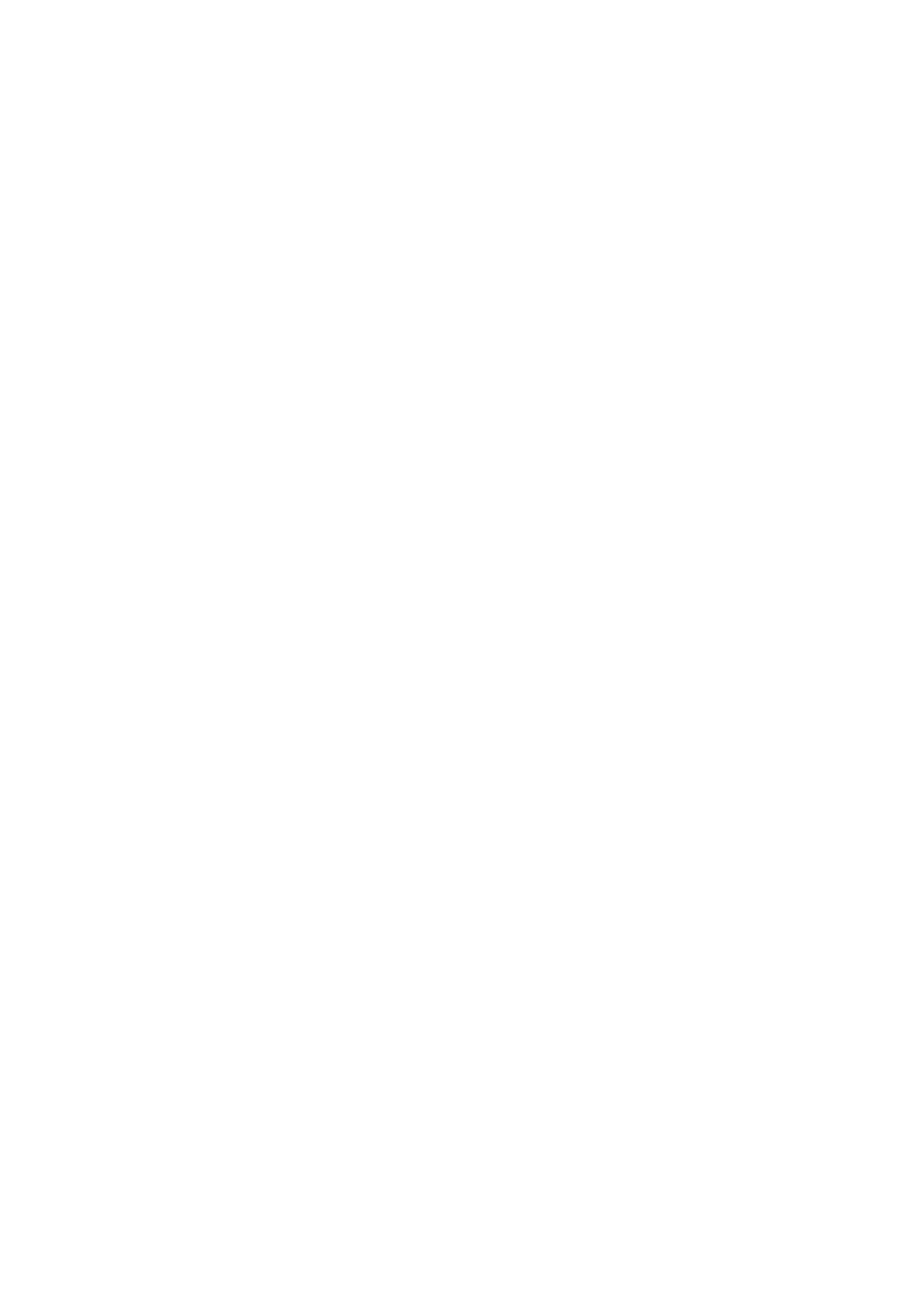# Contents •

| 1. Overview                               | 4                        |
|-------------------------------------------|--------------------------|
| 1.1 Introduction                          | 4                        |
| 1.2 Objective(s)                          | $\overline{4}$           |
| 1.3 Applicability                         | $\overline{\mathcal{L}}$ |
| 2. Policy Requirements                    | 5                        |
| 2.1 Expectations                          | 5                        |
| 2.2 Requirements                          | 5                        |
| 2.3 Onboarding New and Existing Suppliers | 6                        |
| 2.4 Monitoring and Enforcement            | 6                        |
| 2.5 Consequences of Non-Compliance        | 6                        |
|                                           |                          |
| 3. Additional Information                 | 7                        |
| 3.1 Frequently Asked Questions            | 7                        |
| 3.2 Glossary of Terms                     | 8                        |

| Appendix A: Conducting a Reasonable Country of<br><b>Origin Inquiry (RCOI)</b>                 | 9  |
|------------------------------------------------------------------------------------------------|----|
| Step 1: Identify high priority/first tier suppliers that<br>supply products containing 3TG     | q  |
| Step 2: Request information on and from these high<br>priority/first tier suppliers            | 9  |
| Step 3: Review information provided by the first-tier/<br>high priority suppliers              | 10 |
| Step 4: Review information provided by suppliers on<br>smelters/refiners in their supply chain | 10 |
| Step 5: Determining the next steps                                                             |    |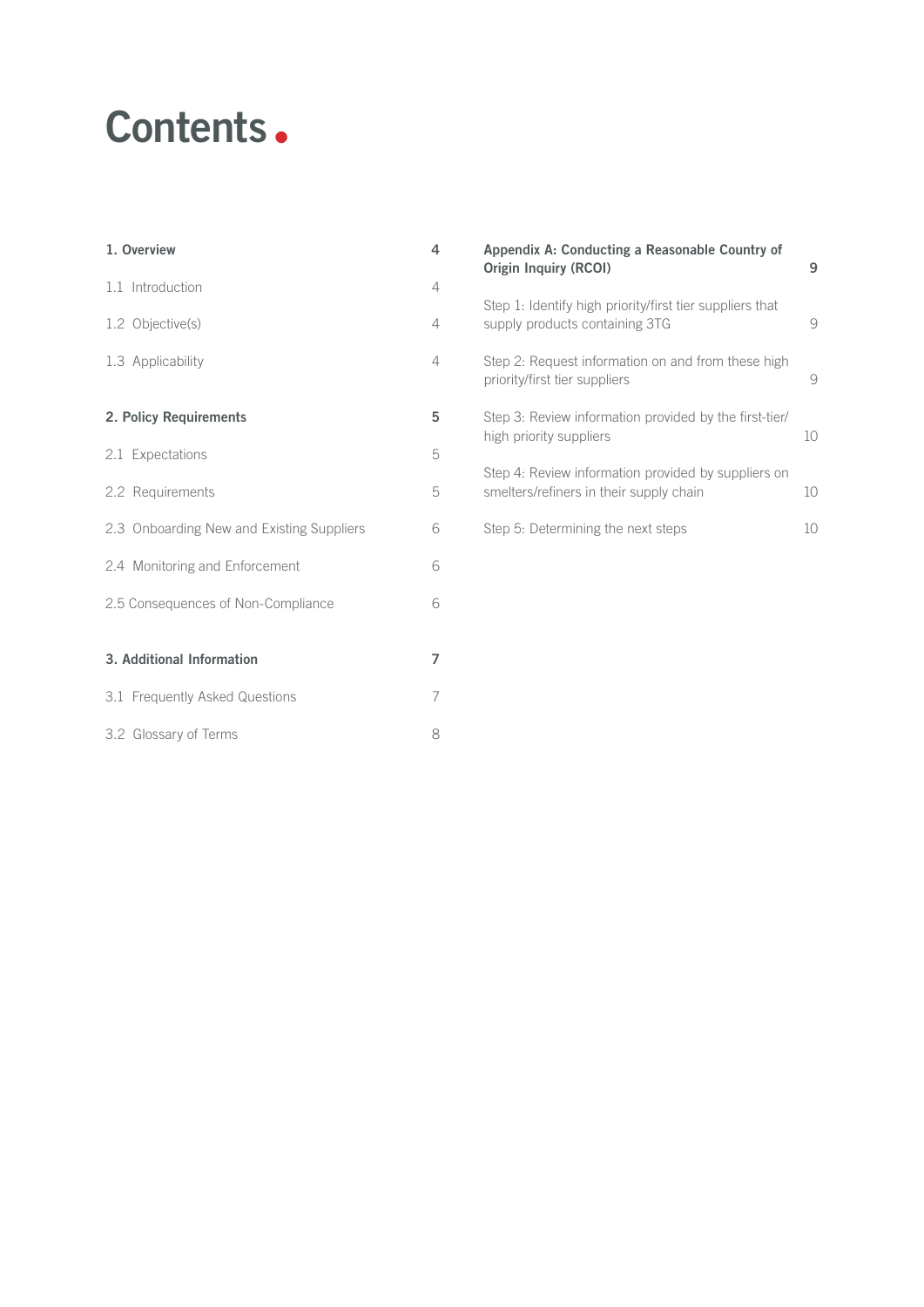# 1. Overview.

## 1.1 Introduction 1.2 Objective(s)

Techtronic Industries Company Limited ("TTI" or "the Company") utilises a variety of materials to build the world-class products that we deliver to customers. Four materials – Tin, Tungsten, Tantalum, and Gold, are essential minerals (commonly referred to as "3TG"), which may at times be necessary for our products. While 3TG is often sourced from various parts of the world, a significant amount of 3TG is mined and transported from the Democratic Republic of Congo ("DRC"), or its adjoining countries including Angola, Burundi, Central Africa Republic, Republic of Congo, Rwanda, South Sudan, Tanzania, Uganda, and Zambia ("the Covered Countries"), where violence and war have reigned for years. Armed groups often involve themselves somewhere in the mining or transportation process of 3TGs to fund the conflicts they are involved in.

As a leading manufacturing company, we want to ensure that any 3TG we source and ultimately use in our products does not come from the Covered Countries. To achieve this, TTI, its employees and suppliers must follow the standards set by this Conflict Minerals policy.

The objective of this Conflict Minerals Policy is twofold:

- Set out the rules, standards, and expectations that TTI and its suppliers must abide by to ensure that the Company sources 3TG from reputable sources free from conflict or other human rights violations
- Provide guidelines for TTI employees and suppliers to assist them in establishing procedures and actions for procurement of conflict-free 3TG

This policy will help TTI meet international legal obligations, commitments to its customers and best practices related to conflict minerals sourcing including:

- Section 1502 of the Dodd-Frank Act ("DFA") – requiring companies which may use conflict minerals in their products to disclose the source of such minerals
- OECD Due Diligence Guidance for Responsible Supply Chains from Conflict-Affected and High-Risk Areas

## 1.3 Applicability

This Conflict Minerals policy applies to:

- TTI, all its subsidiaries, including subsidiaries, joint-ventures, and other related entities in which TTI owns fifty (50) percent or less interest, (collectively referred to as "TTI") and all of their employees, with special emphasis on Procurement
- All TTI Suppliers, including indirect suppliers selling to TTI suppliers at any point in the supply chain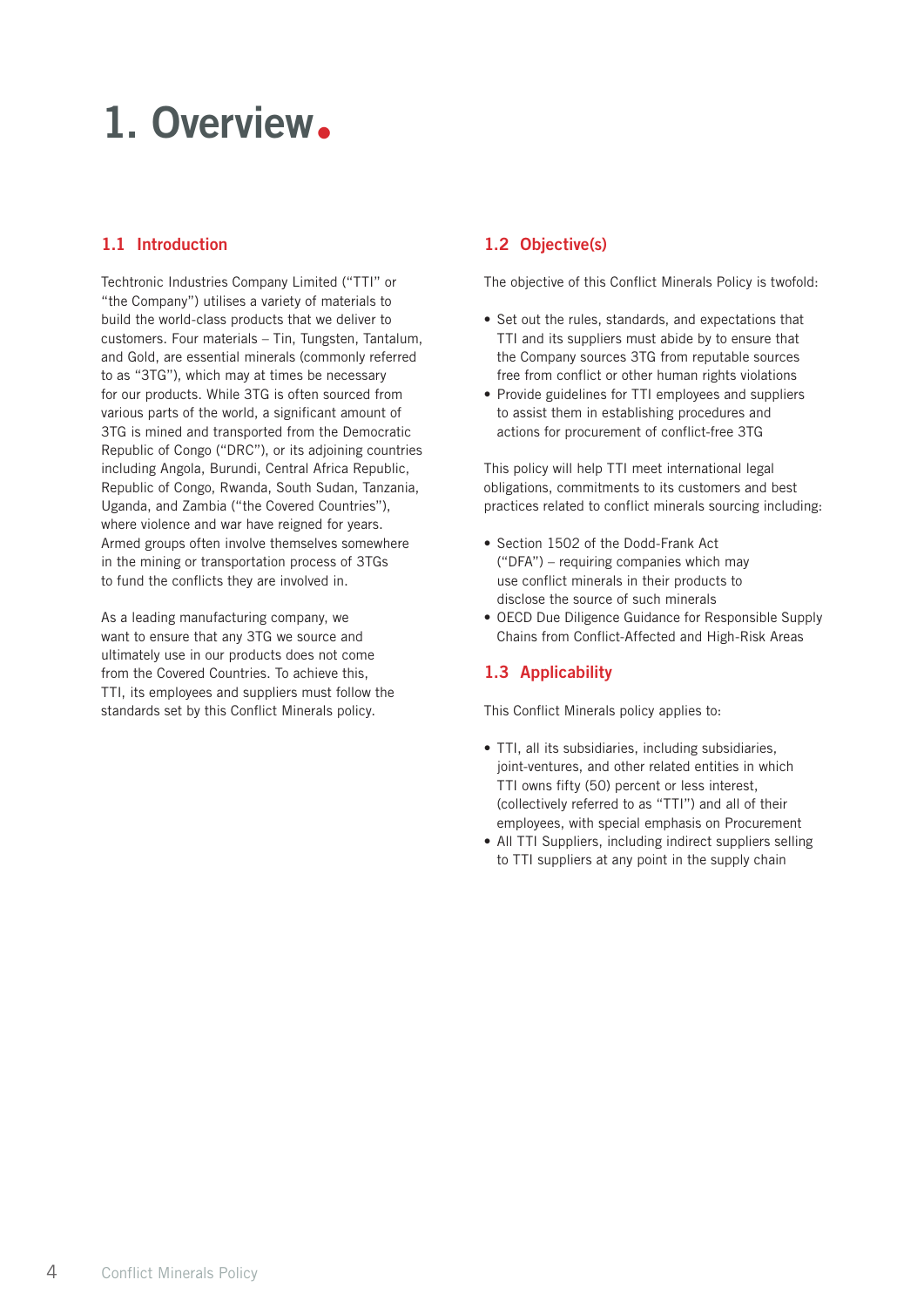# 2. Policy Requirements.

Our position as a world-class manufacturer and our commitment to ethical business conduct shape our expectations regarding the procurement of 3TG.

- We will not tolerate, profit from, or otherwise knowingly contribute to any form of inhuman or degrading treatment related to or flowing from the procurement of 3TG. Inhuman or degrading treatment includes but is not limited to:
	- Torture
	- Compulsory labour
	- Child labour
	- Sexual violence
	- War crimes
- We will not engage in any direct or indirect support of armed groups through procurement of 3TG;
- We will not tolerate or support any public or private security forces which illegally control mines, transportation routes, or illegally tax intermediaries or other traders involved in the flow of 3TG downstream.

### 2.1 Expectations 2.2 Requirements

To meet the above expectations and comply with legal obligations related to conflict minerals, we would require TTI Procurement personnel and all employees assisting Procurement in their endeavours, as well as the suppliers that TTI engages, to adopt the following practices and conduct a reasonable country of origin inquiry (RCOI) to identify the source of 3TG.

#### TTI Procurement

- Adopt an internationally recognized due diligence framework to:
	- Identify the circumstances surrounding the extraction, transport, handling, trading, processing, and smelting/refining of 3TG entering TTI's products by requiring TTI suppliers to conduct RCOI;
	- Assess, prioritise, manage, and respond to identified risks;
	- Learn more about due diligence efforts taken by suppliers to vet suppliers and smelters they utilise.
- Inform suppliers of our policy and get them to agree to our policy, standards, and Supplier Code via the TTI supplier contract

#### TTI Suppliers

- Agree to the standards, values, and expectations set out in this policy and in any supplier contract negotiated between TTI and supplier;
- Agree and provide certification of understanding of the TTI Supplier Code of Conduct;
- Agree to take steps to implement a due diligence framework mirroring the TTI supplier due diligence framework, and conduct RCOI to identify the extraction, transport, handling, trading, processing, and smelting/refining activities of upstream parties;
- Cooperate with TTI in due diligence process and provide accurate, complete and timely responses to TTI questionnaires and other compliance documentation used by the Company to learn more about the supply chain

The specific steps for an RCOI are laid out in Appendix A of this Policy. TTI Procurement should make reference to Appendix A when initiating an RCOI and guiding TTI suppliers through the process.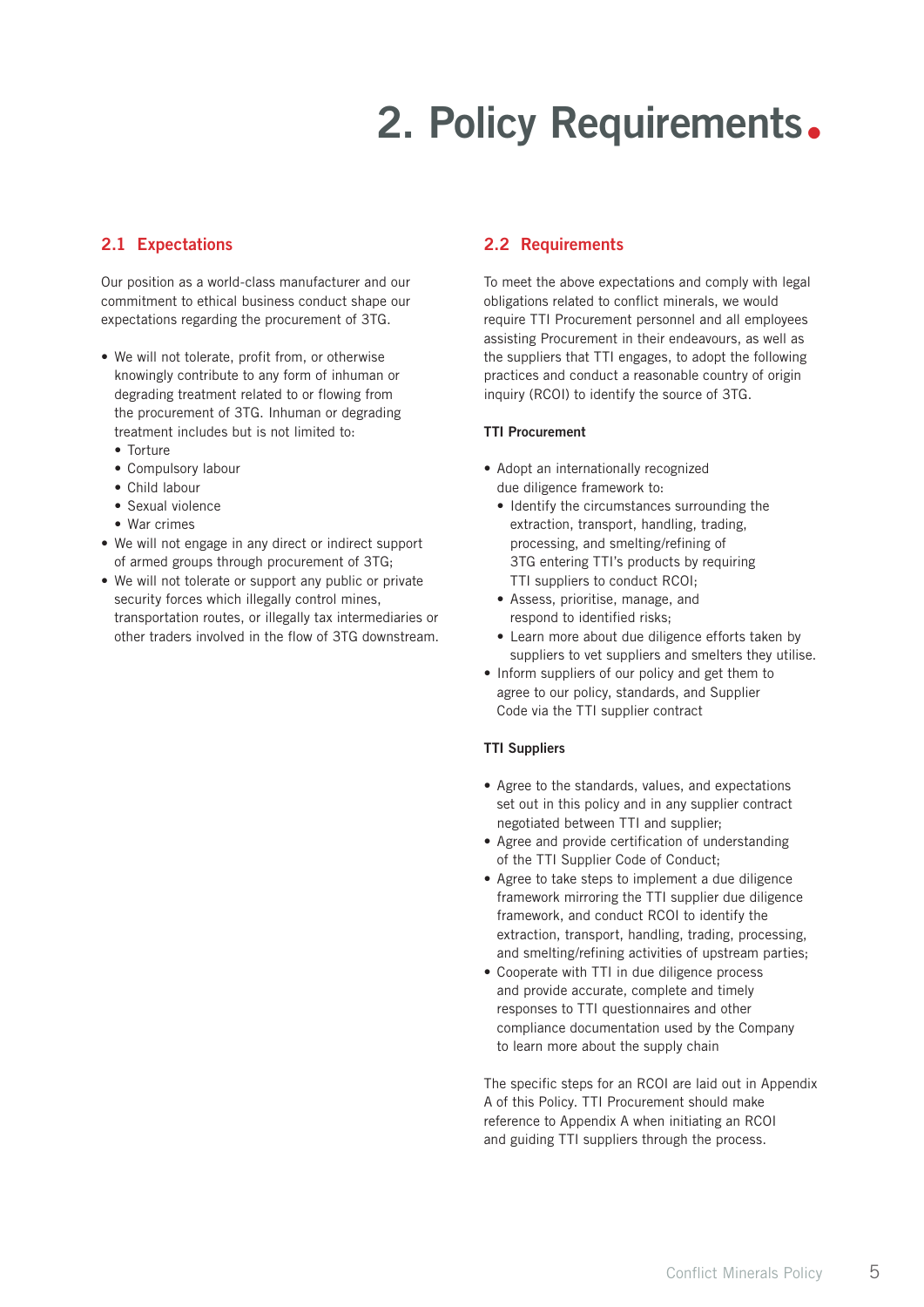# 2. Policy Requirements

## 2.3 Onboarding New and Existing Suppliers 2.4 Monitoring and Enforcement

TTI will communicate its commitment to sourcing conflict-free minerals by sending out this policy and other related materials to new suppliers. New suppliers will be required to agree and abide by the terms of this policy and other documentation related to meeting conflict minerals obligations as part of the onboarding process.

Existing suppliers will also receive communications relating to TTI's commitment to sourcing conflictfree minerals, through receipt of this policy and other related materials. Existing suppliers will be required to agree and abide by the terms of this policy and other documentation as part of the contract renewal process.

Both new and existing suppliers will be required to communicate TTI's expectations on sourcing conflictfree minerals to relevant personnel, and will also adopt communications setting out their own expectations on conflict minerals sourcing, to their upstream suppliers.

To ensure compliance with this policy, TTI will establish a monitoring and auditing programme. All TTI entities and their suppliers that handle 3TG are subject to ongoing compliance monitoring and may be subject to an audit. TTI will monitor and report on the status of the implementation of this policy through periodic reports issued by the Compliance and Legal Department.

### 2.5 Consequences of Non-Compliance

Failure to comply with this policy by an employee qualifies as a breach of the respective employment agreement. TTI may take a disciplinary action against the employee in question, up to and including dismissal of the employee. Compliance with this policy is a mandatory condition of doing business with TTI. For suppliers, failure to comply with this policy qualifies as a breach of contract entered into with TTI. TTI will take an appropriate action against the supplier in question that may include a remediation plan or, in egregious cases or repeated non-compliance, the termination of business relationship with the said supplier.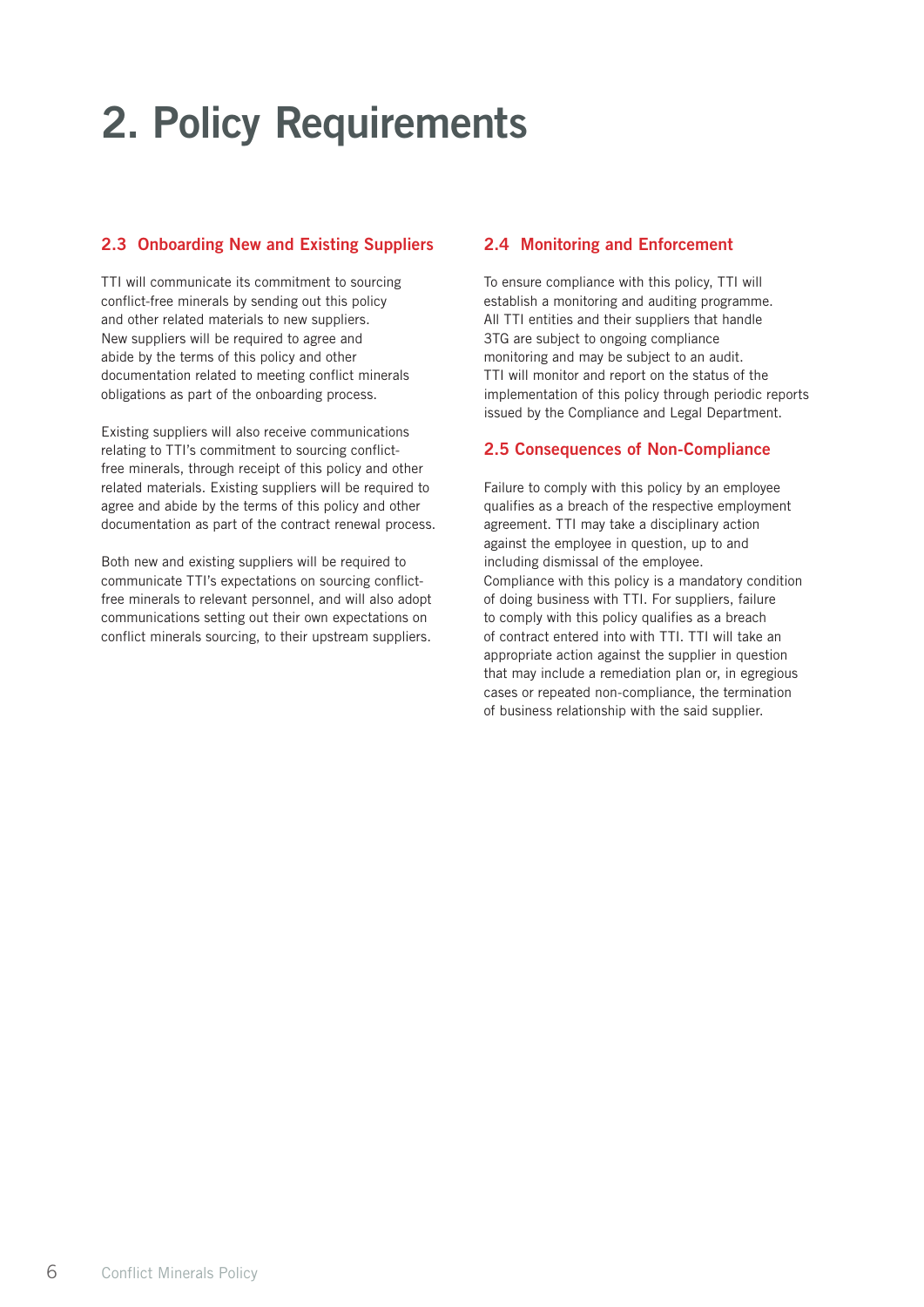# 3. Additional Information.

### 3.1 Frequently Asked Questions

#### 3.1.1 Who do we consult for additional information on the policy?

Employees' first point of contact should be their managers. Managers are expected to ensure that their direct reports are aware of the policy requirements applicable to them. They are also responsible for communicating compliance expectations and setting the right tone. Managers who are seeking more in-depth information on the policy should contact the Compliance and Legal Department for more information. Existing or prospective TTI suppliers should contact their main point of contact at TTI for further information.

#### 3.1.2 What external resources can I consult for more information on the topic of conflict minerals and compliance?

There are many public available resources concerning Conflict Minerals. We recommend the following reputable sources:

- OECD Due Diligence Guidance for Responsible Supply Chains from Conflict-Affected and High-Risk Areas
- The Conflict-Free Sourcing Initiative (www. conflictfreesourcinginitiative.org), the information it provides on Conflict-Free Smelter Program (www.conflictfreesmelter. org) and its publications including "Reasonable Practices to Identify Sources of Conflict Minerals: Practical Guidance for Downstream Companies"
- Industry groups such as Electronic Industry Citizenship Coalition (www.eicc.info), Global e-Sustainability Initiative (www.gesi. org), International Tin Research Institute (www.itri.co.uk), World Gold Council (www. gold.org), and International Council on Mining and Metals (www.icmm.com)

#### 3.1.3 Why does TTI need to determine if it uses conflict minerals in its products? Shouldn't that be the responsibility of TTI's suppliers?

DFA, the U.S. legislation which requires companies to take reasonable efforts to determine if conflict minerals are handled or used in their products, mandates that companies publically listed in the United States make their first disclosure report outlining their due diligence process, on May 31, 2014.

Many of our valued customers are large companies publically listed in the United States. So while TTI is not directly subject to DFA, many of our customers are. As a part of their own due diligence efforts, they do require that their suppliers, including TTI determine where the minerals they handle are coming from.

As such, TTI must make a strong effort to determine whether any of its upstream suppliers handles conflict minerals that could end up in our products. However, just like our customers expect from us, we will instruct our suppliers to also undertake reasonable due diligence efforts to determine where the minerals they source are originating from.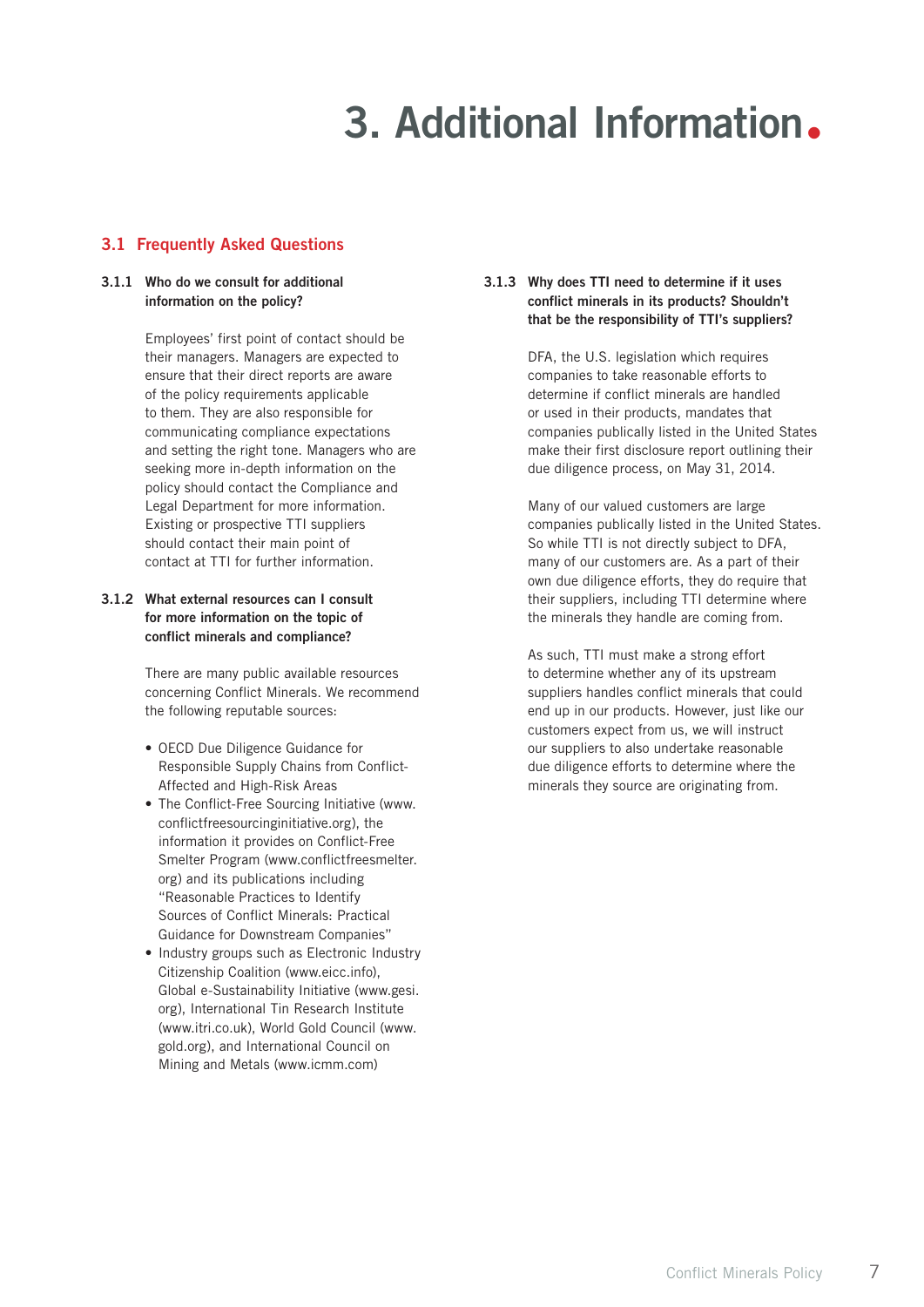# 3. Additional Information.

### 3.2 Glossary of Terms

3TG - Tin, Tantalum, Tungsten, and Gold, which are four minerals that are substantially mined in and shipped from the Democratic Republic of Congo and surrounding countries.

The Covered Countries – The Covered Countries are those countries which the Dodd-Frank Act and other international legislation have stated are areas of high-conflict, where the mining and transport of 3TG minerals are used to fund such conflicts. The Covered Countries include The Democratic Republic of Congo, Angola, Burundi, Central Africa Republic, Republic of Congo, Rwanda, South Sudan, Tanzania, Uganda, and Zambia.

The Dodd Frank Act (DFA) – The Dodd-Frank Act is a 2010 United States legislation aimed at economic reform and consumer protection. Section 1502 of the Act requires companies publically listed in the United States to make a determination whether conflict minerals are used in their products, and file a disclosure with the Securities and Exchange Commission attesting to the efforts they took as part of their review process.

OECD Due Diligence Guidance for Responsible Supply Chains from Conflict-Affected and High-Risk Areas – The OECD Guide offers an internationally recognized framework on how companies can conduct due diligence on their suppliers.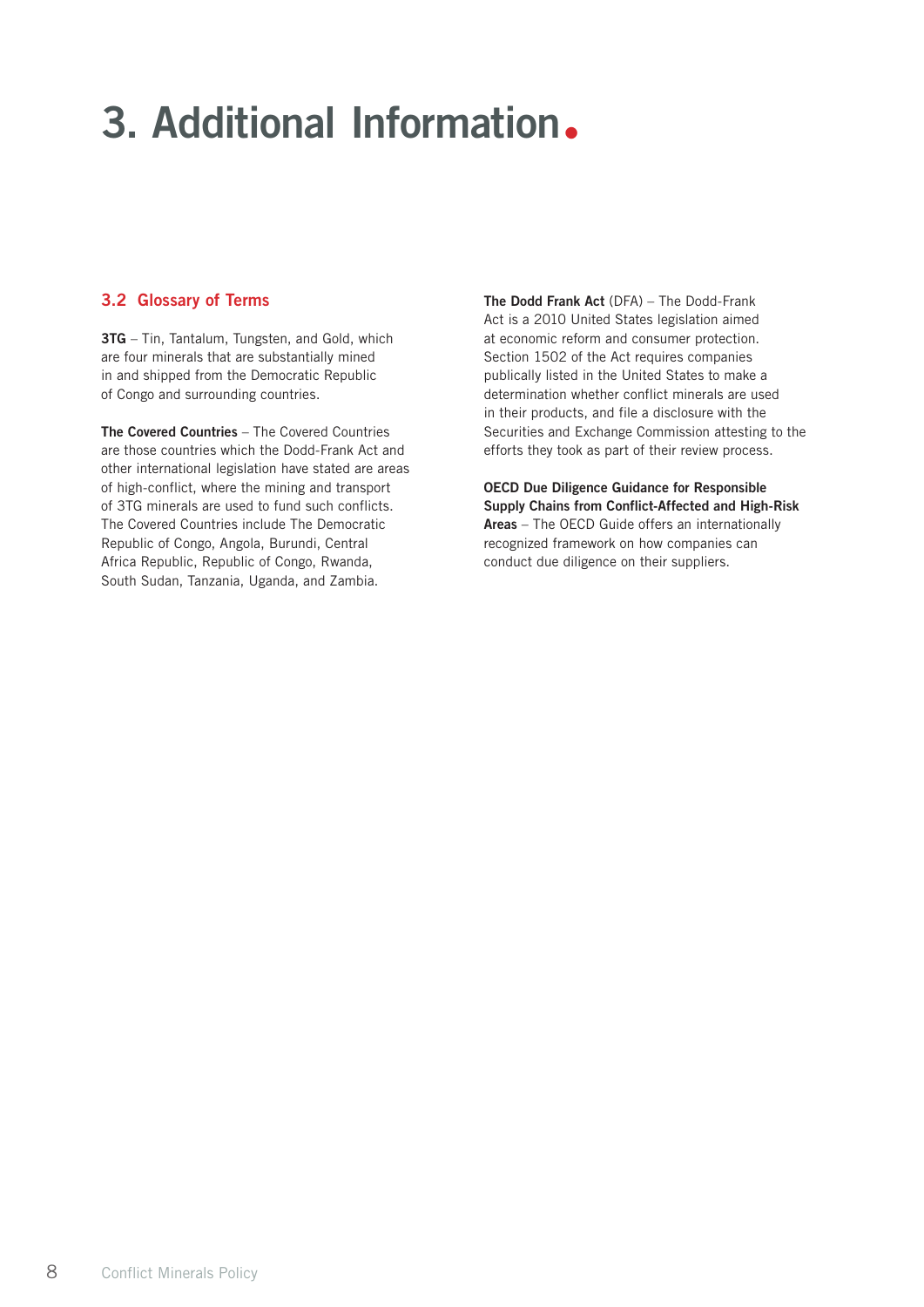# Appendix A: Conducting a Reasonable Country of Origin Inquiry (RCOI)•

Conducting a Reasonable Country of Origin Inquiry (RCOI) will help TTI determine the source of any 3TG that we use in our products. An RCOI is a joint-effort by TTI and its suppliers to gradually gather information and build a database through which suppliers and smelters can be referenced.

The following are specific recommendations that TTI and its direct suppliers should follow to carry out an RCOI. These recommendations are not limited to TTI and TTI expects its direct suppliers to follow these steps to determine the source of any 3TG they handle.

### Step 1: Identify high priority/ first tier suppliers that supply products containing 3TG

Since supplier networks can be very large, the best way to make an RCOI manageable is to first focus on reviewing "high priority" or "first-tier" suppliers.

- TTI Procurement conducting an RCOI should prioritize suppliers by volume of business. High priority suppliers are those that conduct more than USD \$10,000,000 worth of business.
- TTI Suppliers conducting their own RCOI can prioritize by volume of business or volume of 3TG that its suppliers handle.

### Step 2: Request information on and from these high priority/first tier suppliers

The best way to gain baseline information on a supplier's 3TG sourcing practices is by having them fill out the CFSI Reporting Template, which can be downloaded at the below link. http://www.conflictfreesourcing.org/ conflict-minerals-reporting-template/

- TTI Procurement should download this file and send it to all first tier suppliers.
- TTI Suppliers conducting their own RCOI are urged to use the CFSI Reporting Template, but may elect to use another comparable data collection tool.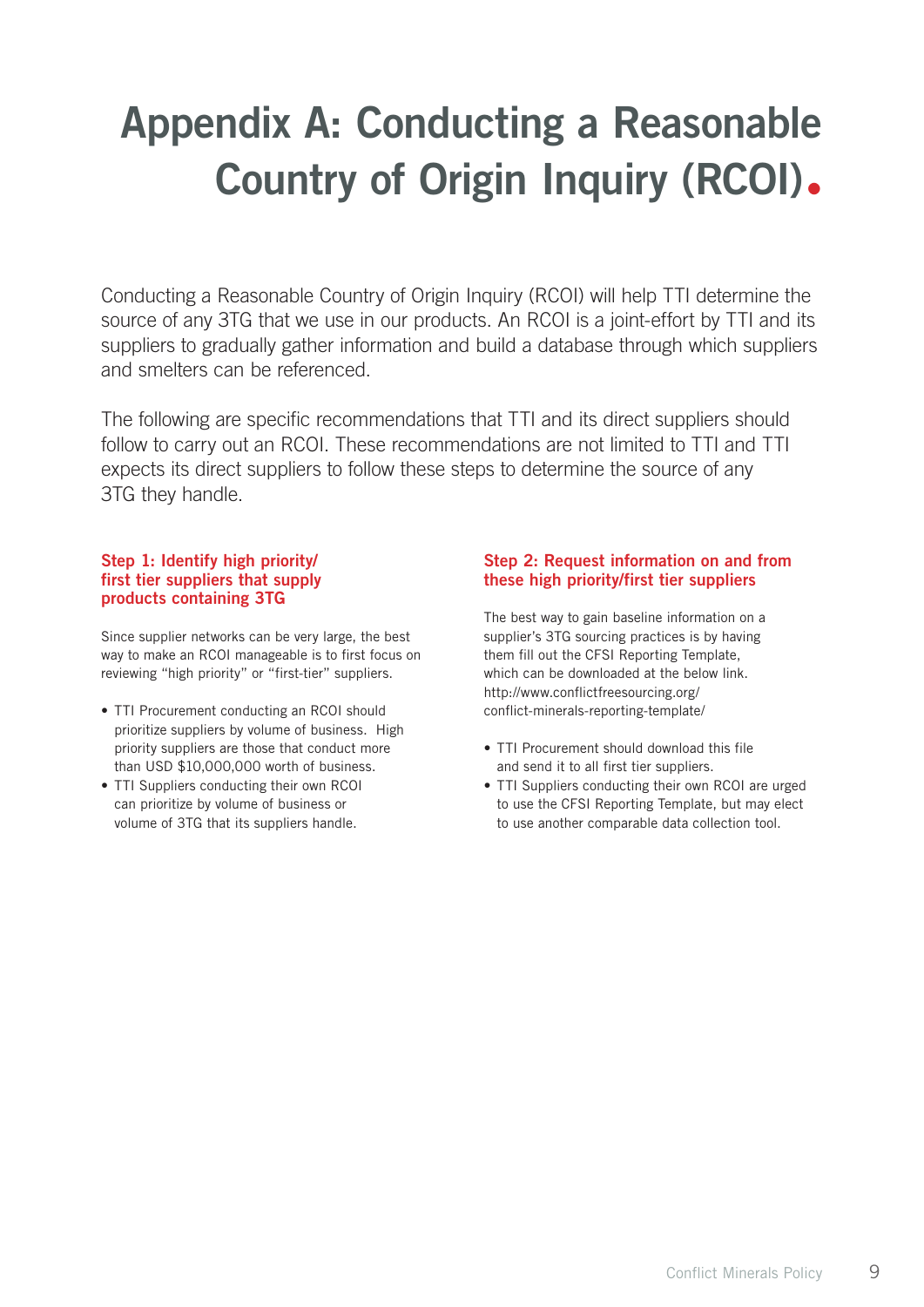# Appendix A: Conducting a Reasonable Country of Origin Inquiry (RCOI)

### Step 3: Review information provided by the first-tier/high priority suppliers

TTI and its suppliers should review the answers provided by their suppliers in the CFS Reporting Template or other data collection tool. The following information must be provided by the supplier through such documentation:

- Types of 3TG the supplier sources;
- Whether the 3TG comes from a Covered Country;
- Whether the supplier has identified all of its smelters:
- Whether the smelters are CFS certified, and
- What due diligence measures the supplier has in place to review its own direct suppliers

TTI and its direct suppliers must be able to reasonably rely on the answers provided by the suppliers. If incomplete answers are provided, Procurement and all TTI direct suppliers are expected to follow up with the relevant supplier(s) and acquire the missing information.

#### Step 4: Review information provided by suppliers on smelters/ refiners in their supply chain

It is often the smelter/refiner that has the greatest knowledge on where the 3TG originates from and the routes through which it was transported.

Accordingly, the final step of the RCOI should focus on:

- Determining which smelters/refiners are independently verified, such as through membership on the CFS List;
- Which unverified smelters have been properly vetted through due diligence;
- Which unverified smelters may need to undergo due diligence

### Step 5: Determining the next steps

Based on the information gathered, TTI and its suppliers should carry out and document the following:

- Determine which suppliers are sourcing 3TG from scrap or recycler sources
- Determine which suppliers are not sourcing from scrap/recycler sources and whether there is reason to believe that they are instead sourcing from mines or through transportation routes located in Covered Countries
	- For such suppliers, TTI and its suppliers should conduct due diligence on the supplier to determine where and how the minerals are sourced
- Determine which suppliers have provided incomplete information on any of the following key sections, necessitating further review including:
	- Which 3TG (if any) the supplier handles;
	- Whether the 3TG originates from a Covered Country;
	- Whether the minerals come from a scrap/recycler source;
	- Whether the supplier has identified all of its smelters;
- Conduct due diligence on any unverified smelters which have not already been reviewed through due diligence

For exact steps on how to conduct due diligence, please contact TTI Legal and Compliance for more information.